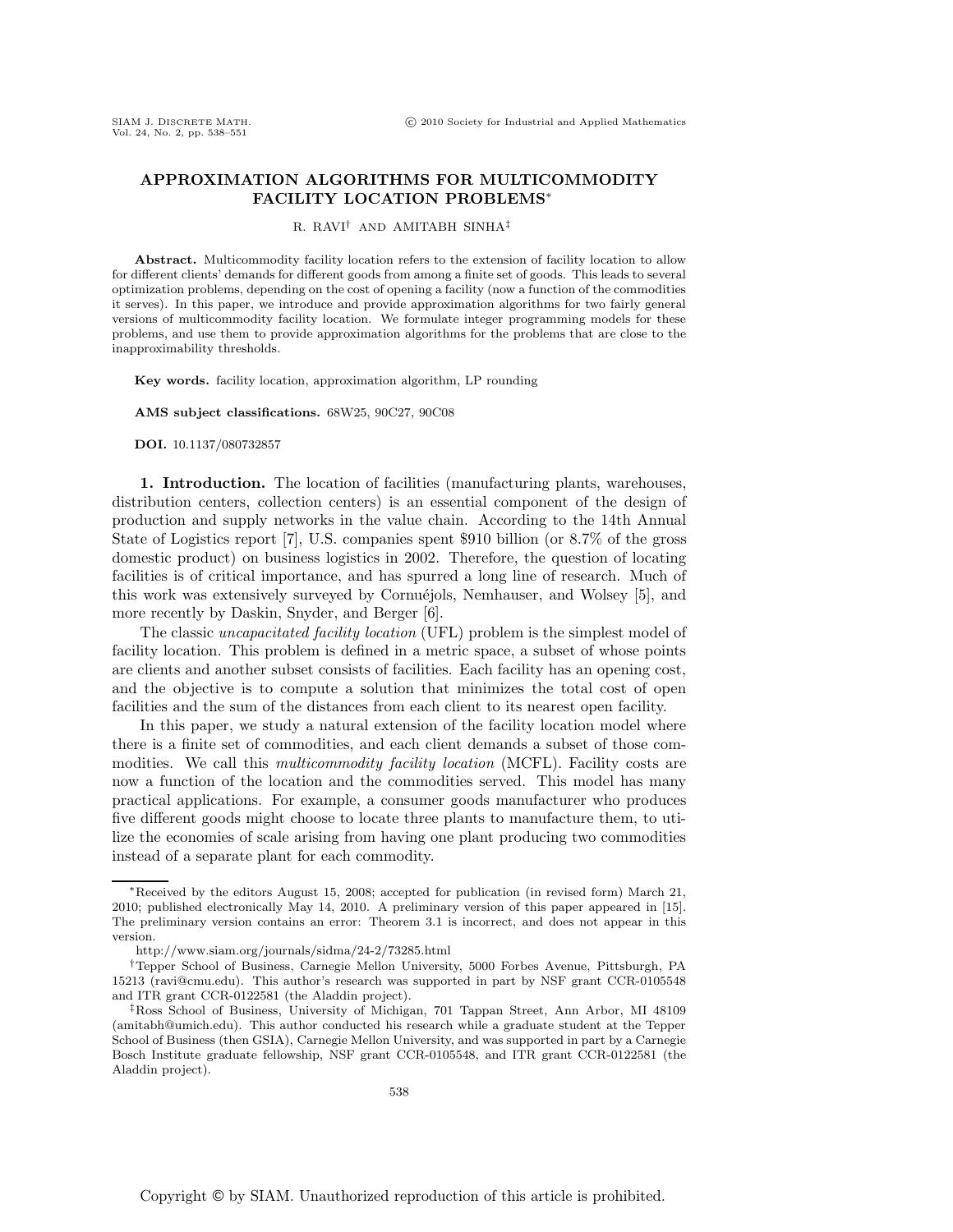To take one specific example, as of June 2005, Toyota Motor North America [21] had five assembly plants (California, Texas, Indiana, Kentucky, and Ontario) in North America, which produced nine different vehicles (Camry, Avalon, Camry Solara, Corolla, Matrix, Sequoia, Sienna, Tacoma, and Tundra). Not all facilities produced all vehicles: The Tundra was assembled both at Indiana and at Texas, while the Indiana plant also assembled Sequoias and Siennas. The decisions about where each plant is located and what vehicles are assembled there are critical to Toyota's profitability, and must take into account various considerations of demand, manufacturing cost, etc. Our models aim to capture this kind of reality and provide solutions for such problems.

Daskin, Snyder, and Berger [6] provide a comprehensive survey of the operations research literature in facility location. However, surprisingly little exists on facility location models with multiple commodities or items. Recently, Shi et al. [17] studied a two-echelon location/routing model with multiple commodities. However, in their model, the location of the plants and consumers is given, as is the commodities to be manufactured at each plant. The only decisions are the locations of the warehouses, whose costs are independent of the commodities served.

Our work falls within the framework of *approximation algorithms*; that is, heuristics with guarantees on both solution quality and running time. The NP-completeness of even the UFL problem means that the MCFL and all its variants are computationally intractable, thus necessitating efficient approximation algorithms. Within the approximation algorithms literature, the uncapacitated (single commodity) facility location problem has received a lot of attention. The first constant factor approximation uses LP rounding and is due to Shmoys, Tardos, and Aardal [19]; our algorithm builds on their results and those of Lin and Vitter [11]. Other work includes the current best approximation ratio of 1.5 due to Byrka [4]. The work of Guha and Khuller [8] combined with an observation by Sviridenko (personal communication, reported in [10]) established that the problem is inapproximable beyond 1.46 unless  $P = NP$ .

Several extensions of the facility location model have been considered in the approximation algorithms literature. Using local search, P´al, Tardos, and Wexler [14] provided an approximation algorithm for the facility location problem with capacity constraints on facilities. Meyerson [13] considered an online version of the facility location problem, wherein client requests are received sequentially, and provided an algorithm with a bounded performance ratio. The k-median problem is a variant where facilities have no costs, but one is constrained to opening no more than  $k$  of them. The current best approximation algorithm also uses a local search routine [2]. Ravi and Sinha [16] consider the problem of combining facility location with designing a network in the presence of economies of scale, and provide a constant-factor approximation algorithm.

However, none of these models incorporate multiple commodities. The first papers to provide nontrivial approximation algorithms for different versions of MCFL were (to the best of our knowledge) the conference version of this manuscript [15] and an independent paper by Shmoys, Swamy, and Levi [18] that appeared in the same conference. Shmoys, Swamy, and Levi [18] considered somewhat restricted classes of MCFL problems, and provided constant-factor approximation algorithms for them. For example, they obtained a 6-approximation if the following restriction is imposed: There is an ordering on the facilities wherein if facility A precedes facility B, the incremental cost for serving any commodity is no greater at facility A than at facility B. If, additionally, the facility cost structure is the same in all facilities, the approxima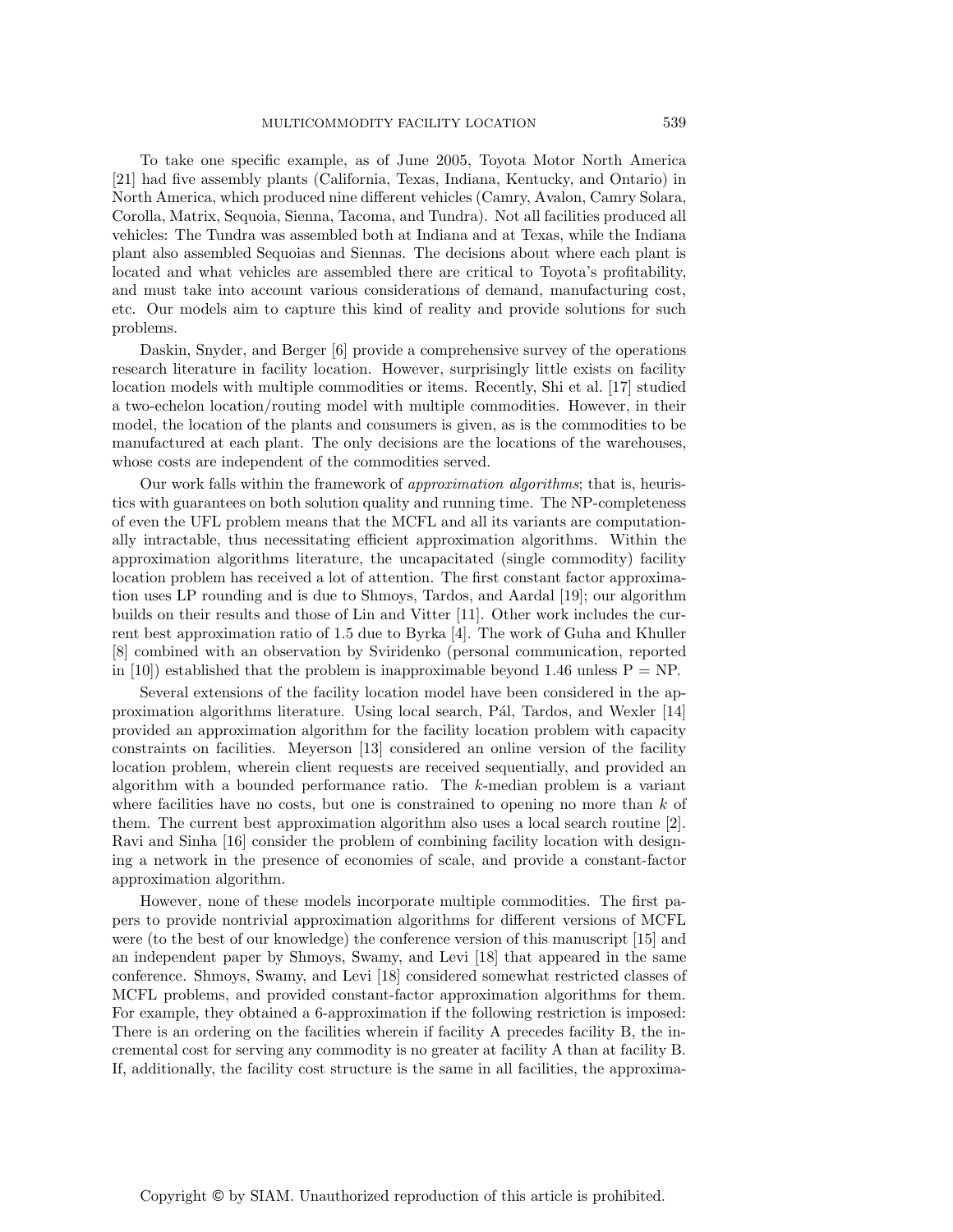tion ratio is improved to 2.391. Subsequent to their work, Svitkina and Tardos [20] generalized their model to one with a hierarchical structure on the cost function, and used local search to obtain a constant-factor approximation for the special case when the facility cost structure is identical in all facilities. We consider more general facility cost functions, but our results are weaker: The approximation ratio is only logarithmic in the number of commodities. We point out (see the discussion in section 3) that an approximation ratio that is logarithmic in the number of clients is relatively straightforward for certain cost structures; however, one would typically expect that the number of clients is much greater than the number of commodities.

**1.1. Our results and paper outline.** We first consider the MCFL problem, where the cost of producing a set of commodities at a given facility can be expressed as the sum of a fixed cost for opening the facility, and commodity-wise incremental costs for producing specific commodities. In section 2, we provide a  $(\log k + 4)$ approximation algorithm for this problem, where k is the number of commodities. Our model for MCFL can be extended to allow for more general facility costs. A similar approximation ratio is obtained, albeit with an (arguably unavoidable) increase in the computational complexity. This extension is described in section 3. We also study the hardness of these problems in section 4, and show that our approximation ratios are close to the inapproximability thresholds, thus supporting our assertion that our algorithms are close to the best possible (in terms of approximability).

## **2. Multicommodity facility location.**

**2.1. Model.** Our model and notation extend the well-studied *uncapacitated facility location* model. There is a set of clients D, and a set of facilities F, with a distance function  $c: D \times F \to \mathbb{R}^+$ , which is a metric. There is also a set of commodities S, and each client j has demand for one unit of commodity  $d_i \in S$ . Each client demands exactly one unit of exactly one commodity, although the same commodity could be demanded by several different clients. Relaxing this assumption to allow different commodities to be demanded by the same client can be incorporated by making multiple copies of the client, each demanding one commodity, provided one permits a solution where different commodities to a client are allowed to be provided by possibly different facilities. Relaxing the assumption to allow the quantity demanded to be nonunit is less straightforward. We briefly discuss relaxing the single-commodity-perclient assumption in section 4.3.

The number of clients  $|D|$ , facilities  $|F|$ , and commodities  $|S|$  are abbreviated n, m, and k, respectively. We use  $2<sup>S</sup>$  to represent the set of all subsets of S. A *configuration*  $\sigma(i) \in 2^S$  for facility i is simply a specification of the commodities one has chosen to manufacture there. In general, the cost of opening facility  $i$  in configuration  $\sigma(i)$  may be an arbitrary general function. In this section, however, we consider a *linear* specification of this cost. Each facility i has an opening cost (fixed cost)  $f_i^0 \geq 0$ , and for each commodity s, there is an incremental cost  $f_i^s \geq 0$ , so that the cost of opening facility i in configuration  $\sigma$  is  $f_i(\sigma) = f_i^0 + \sum_{s \in \sigma} f_i^s$ . The idea is as follows: Often, installing a facility involves a substantial start-up cost *independent of the commodities manufactured*, while the cost of configuring the facility to produce any commodity involves an incremental cost, particularly if all commodities are somewhat similar to each other (for example, if an automotive plant is retooled to produce an additional line of vehicles). Even if the facility costs do not obey this structure exactly, the costs can often be well-approximated by such a structure. The more general case of facility costs which depend arbitrarily on the commodities installed is discussed in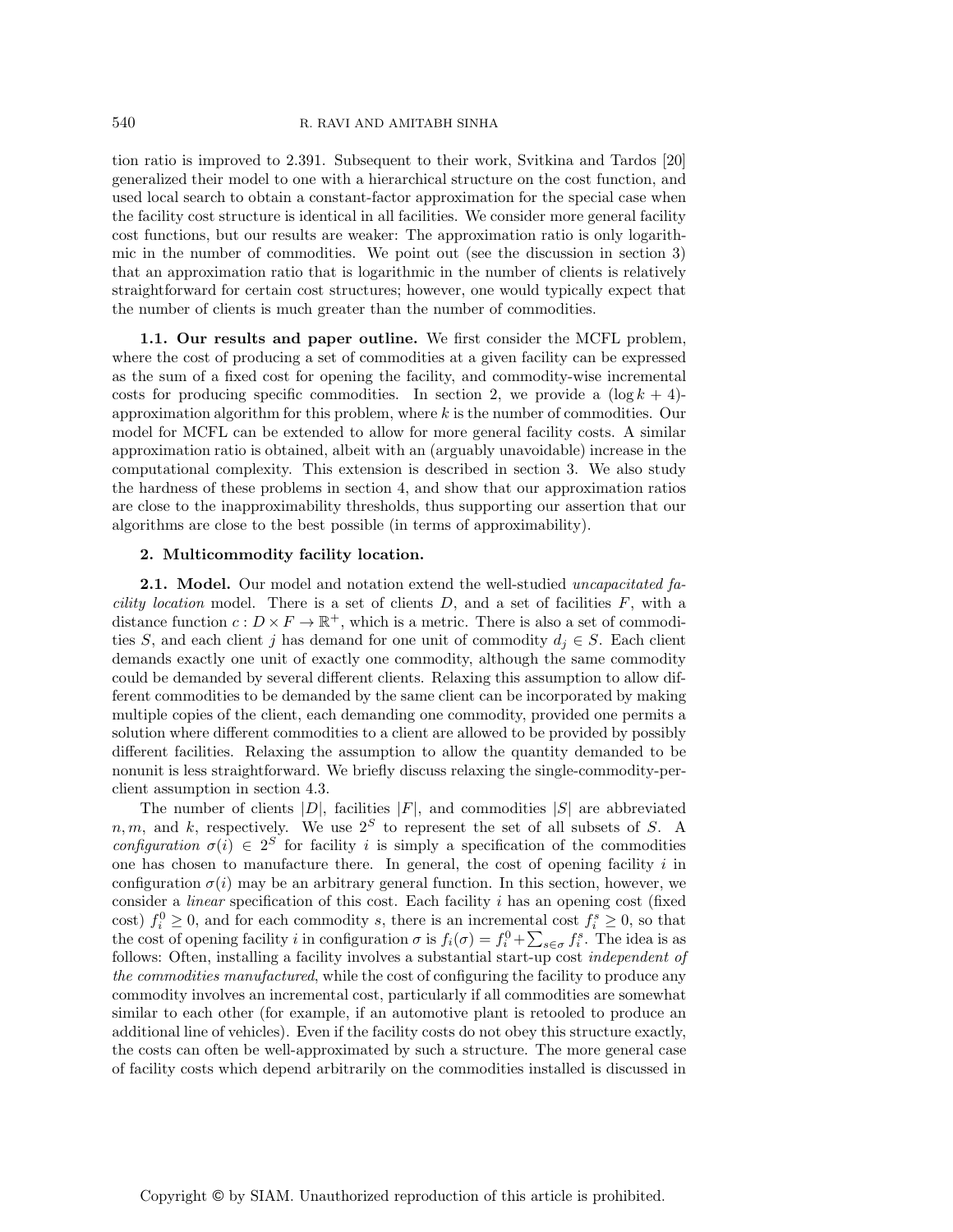|          | Algorithm MCFL $(S, D, d, F, f, c)$                                                            |
|----------|------------------------------------------------------------------------------------------------|
| Given:   | (i) Set of commodities $S$ . (ii) Set of clients $D$ , with client j demanding                 |
|          | commodity $d_i \in S$ . (iii) Set of facilities F, with the cost of facility                   |
|          | i defined by the fixed opening cost $f_i^0$ and the incremental cost $f_i^s$                   |
|          | to serve commodity s. (iv) Distance matrix c, with $c_{ij}$ denoting the                       |
|          | distance from facility $i$ to client $j$ .                                                     |
| Returns: | (i) A set of facilities $F' \subseteq F$ to open, and for each facility $f \in F'$ ,           |
|          | the set of commodities $\sigma(f)$ to be manufactured. (ii) For each client                    |
|          | j, an assignment to an open facility $\phi(j) \in F'$ that manufactures the                    |
|          | commodity required at j; that is, $d_i \in \sigma(\phi(j))$ .                                  |
| 1:       | Formulate the integer program $(2.1-2.6)$ , and let $(x^*, y^*)$ be an optimal                 |
|          | solution to its linear relaxation.                                                             |
| 2:       | Obtain the "filtered" solution $(\overline{x}, \overline{y})$ as described in section 2.4.     |
| 3:       | Select a subset of clients $R$ as representatives, as described in section                     |
|          | 2.5. All clients not in $R$ are assigned a representative in $R$ .                             |
| 4:       | Solve the k-set cover instance induced by $(\overline{x}, \overline{y})$ and R as described in |
|          | section 2.6. Let $\hat{z}$ denote the integer solution to this instance.                       |
| 5:       | Construct an integer solution $(\hat{x}, \hat{y})$ for the problem using $\hat{z}$ , as de-    |
|          | scribed in section 2.7. The assignment $\phi$ is given by $\hat{x}_{ij}$ for clients in        |
|          | $R$ , and the assignment of the representatives for clients not in $R$ . The                   |
|          | facilities to open and their configurations are given by $\hat{y}$ .                           |

FIG. 2.1. *Algorithm* **MCFL** $(S, D, d, F, f, c)$ *.* 

section 3.

A feasible solution is specified by a set of facilities  $F'$ , together with a configuration  $\sigma(i)$  of each facility  $i \in F'$ , such that each commodity which has at least one client demanding it is served by at least one facility in  $F'$ . Given  $F'$ , each client j is assigned to  $\phi(j) \in F'$ , the nearest open facility which includes commodity  $d_j$  in its configuration. The total facility cost is  $\sum_{i\in F'} f_i(\sigma(i))$ , the sum of the costs incurred in opening each facility in  $F'$  in its chosen configuration. The total service cost is  $\sum_{j\in D} c_{j,\phi(j)}$ , the sum of distances from each client to the facility assigned to it. The total cost is the sum of these two, and the objective is to minimize the total cost.

**2.2. Overview of the algorithm for MCFL.** We begin by formulating an integer program for the problem, and solve its linear relaxation. We then filter the solution so that each client is fractionally assigned only to facilities that are close to it. Following this, we select a set of representative clients, and assign all other clients to these representatives. We then view the fractional solution consisting of the fractionally opened facilities and the representatives as a fractional solution to an instance of a variant of the set-cover problem. We then exploit the special structure of the fractional solution to efficiently round this set-cover instance, which results in the selection of facilities to be opened and the specification of their configurations. All representative clients are served by the facilities given by the set-cover solution, while all other clients are assigned to the same facilities as their representatitives. The rounding process resembles the technique used by Shmoys, Tardos, and Aardal [19], but with suitable adaptations to incorporate the multiple commodities.

An overview of the algorithm is provided in Figure 2.1. The details of the algorithm and the analysis are presented in the remainder of this section.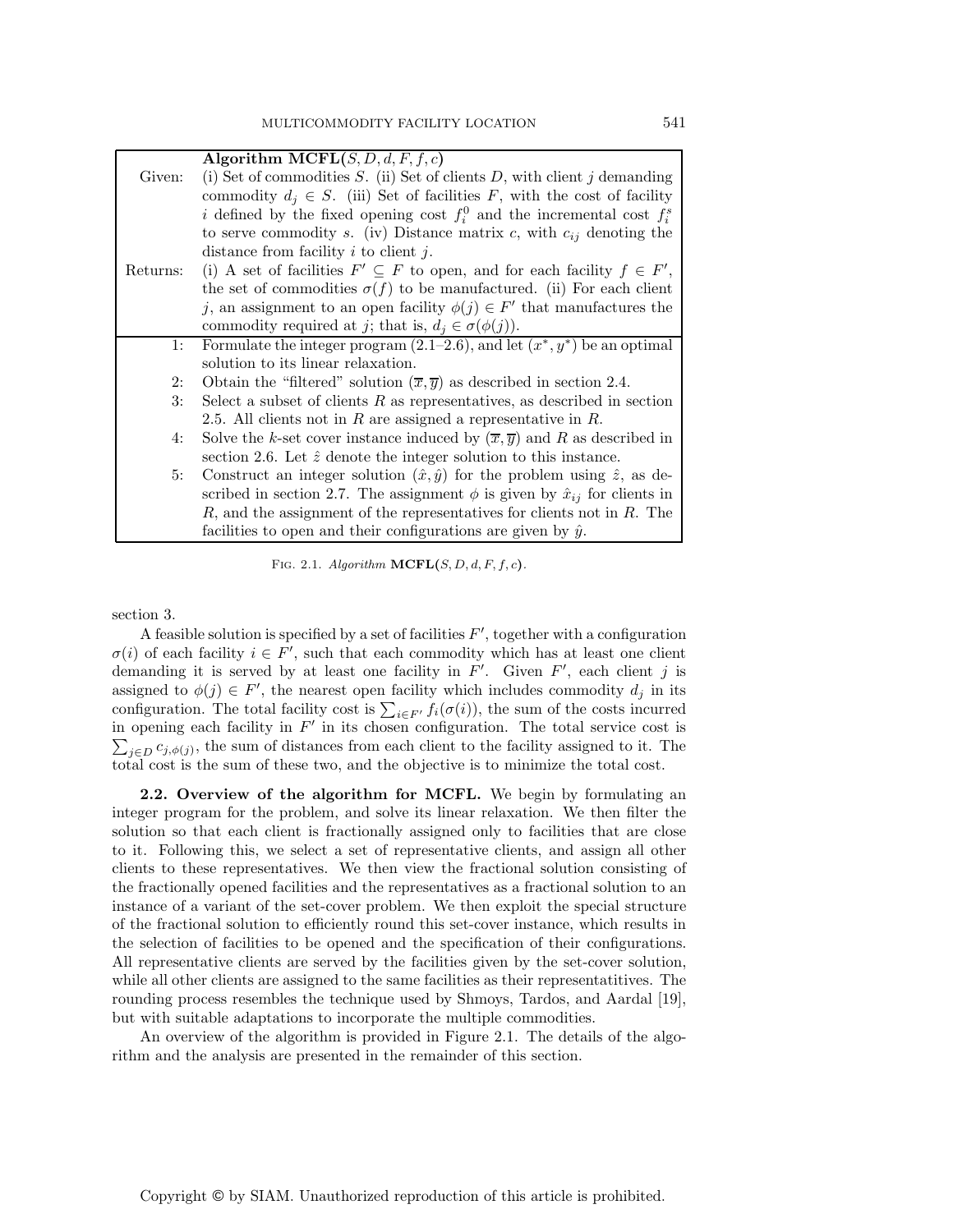**2.3. IP formulation.** The starting point of our algorithm is an integer programming formulation for the MCFL problem. The integer program (IP) formulation (2.1–2.6) shown below extends the basic UFL formulation of Balinski [3] to incorporate multiple commodities, while also exploiting the linear cost structure of the facilities. Variable  $y_i^0$  indicates whether or not facility i is opened, and variable  $y_i^s$  indicates whether or not facility i is serving commodity s. Variable  $x_{ij}$  indicates whether client j is served by facility i. Recall that  $d_j$  is the commodity demanded by client j.

(2.1) 
$$
\min \sum_{i \in F} \sum_{j \in D} c_{ij} x_{ij} + \sum_{i \in F} \sum_{s=0}^{k} f_i^s y_i^s,
$$

(2.2) 
$$
\sum_{i \in F} x_{ij} \ge 1 \qquad \forall j \in D,
$$

(2.3) 
$$
x_{ij} \le y_i^{d_j} \qquad \forall j \in D, \ \forall i \in F,
$$

(2.4) 
$$
y_i^s \le y_i^0 \qquad \forall i \in F, \ \forall s \in S,
$$

(2.5) 
$$
x_{ij}, y_i^s \ge 0 \qquad \forall j \in D, \ \forall i \in F, \ \forall s \in S,
$$

(2.6) 
$$
x_{ij}, y_i^s \in \{0, 1\} \qquad \forall j \in D, \ \forall i \in F, \ \forall s \in S.
$$

The objective function is the sum of the total "service" costs (the transportation costs from each client to the facility serving it) and the total "facility" costs (the cost of opening each facility and installing commodities to be manufactured there). The constraints (2.2) ensure that each client is served by at least one facility. Constraints (2.3) ensure that if client j (which requires one unit of commodity  $d_i$ ) is served by facility i, then commodity  $d_i$  is installed at facility i. Constraints (2.4) ensure that if a facility is opened to serve any commodity, then its fixed cost of opening  $f_i^0$  must be incurred (by forcing the variable  $y_i^0$  to one).

The linear relaxation of the IP formulation above is therefore  $(2.1-2.5)$ . Observe that since this is a minimization program with all costs nonnegative, we do not need constraints of the form  $x_{ij}, y_i^s \leq 1$  in order to compute the optimal fractional solution. Since the size of this linear program is polynomial in  $(n, m, k)$ , an optimal solution can be found efficiently in time polynomial in  $(n, m, k)$ . Let  $(x^*, y^*)$  denote an optimal solution of the linear relaxation, with objective function value  $z^*$ . We use  $z^*$  as our lower bound, and the next steps round the fractional solution to an integer solution with total cost within a bounded factor of  $z^*$ .

**2.4. Filtering.** The next step of the algorithm uses the filtering technique of Lin and Vitter [11], as was also done in [19]. We fix a constant  $0 < \alpha < 1$ . For every client j, we define its optimal fractional service cost to be  $c_j^* = \sum_{i \in F} c_{ij} x_{ij}^*$ . Order the facilities which serve client j according to nondecreasing distance from j. The  $\alpha$ point for client j is the smallest distance  $c_j^{\alpha}$  such that  $\sum_{i \in F : c_{ij} \leq c_j^{\alpha}} x_{ij}^* \geq \alpha$ .

We now create a new fractional solution  $(\overline{x}, \overline{y})$ , defined as follows. For each facility i and commodity s, define  $\overline{y_i^s} = \min\{1, y_i^{s*}/\alpha\}$ , and also define  $\overline{y_i^0} = \min\{1, y_i^{0*}/\alpha\}.$ Define  $\overline{x}$  as follows:

$$
\overline{x}_{ij} = \begin{cases}\n\min\{1, x_{ij}^*/\alpha\} & \text{if } c_{ij} \le c_j^{\alpha}, \\
0 & \text{otherwise.} \n\end{cases}
$$

Copyright © by SIAM. Unauthorized reproduction of this article is prohibited.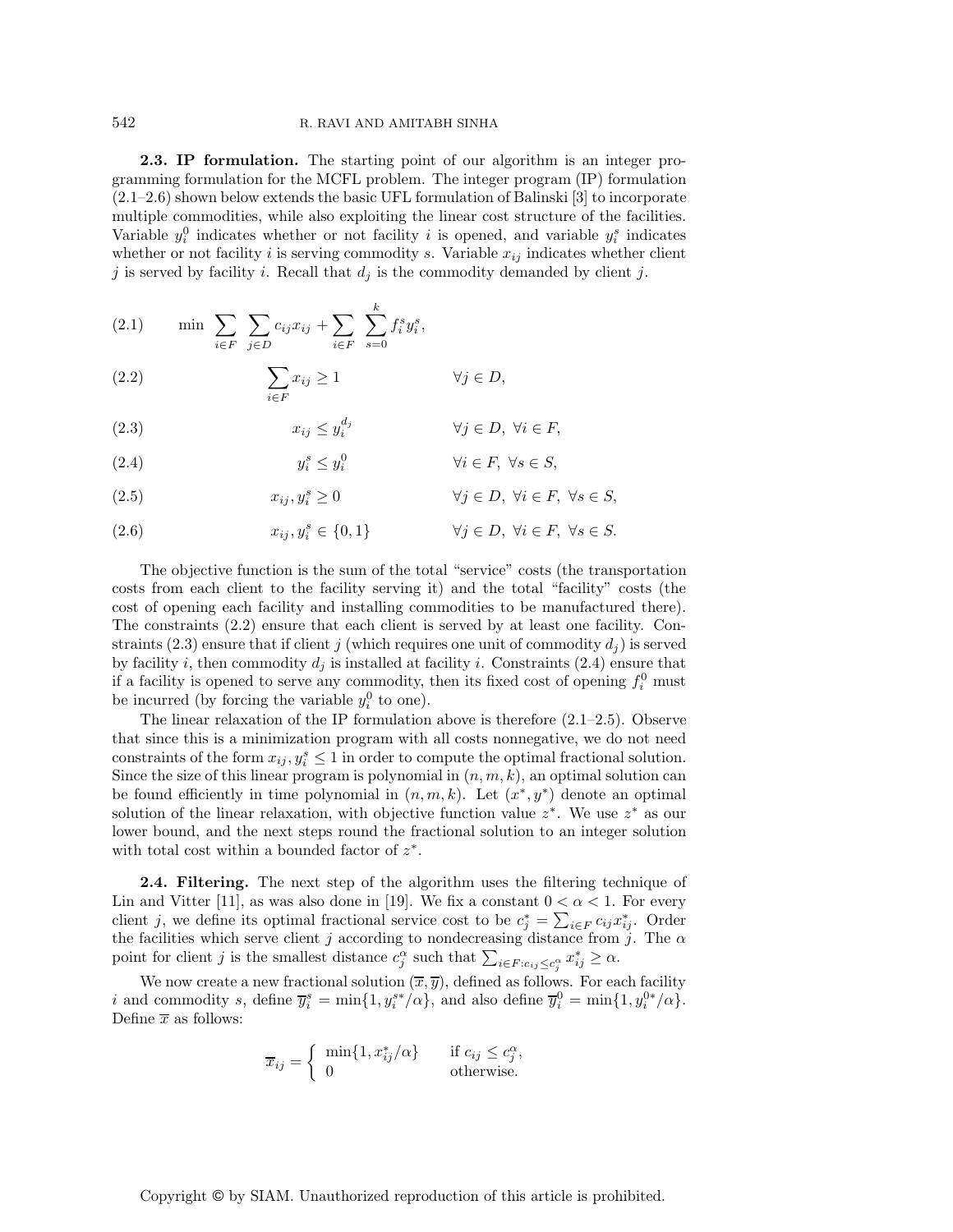LEMMA 2.1. *The fractional solution*  $(\overline{x}, \overline{y})$  *is feasible for* (2.1–2.5)*. Moreover,*  $c_j^{\alpha} \leq \frac{1}{1-\alpha} c_j^*$ .<br>*Proof* T

*Proof.* The definition of  $(\overline{x}, \overline{y})$  ensures that the constraints (2.2–2.5) are satisfied. Also, since  $c_j^* = \sum_{i \in F} c_{ij} x_{ij}^*$ , we have  $c_j^* \geq \sum_{i \in F : c_j^{\alpha} \leq c_{ij}} c_{ij} x_{ij}^*$ . This term, by definition of  $c_i^{\alpha}$ , is at least  $(1-\alpha)c_i^{\alpha}$ . This gives us  $c_i^* \geq (1-\alpha)c_i^{\alpha}$ , which results in  $c_j^{\alpha} \leq \frac{1}{1-\alpha} c_j^*$ .<br>For the  $\Box$ 

For the uncapacitated, single-commodity facility location problem, Shmoys, Tardos, and Aardal [19] round the solution  $(\overline{x}, \overline{y})$  into an integer solution by considering clients in nondecreasing order of  $c_i^{\alpha}$ , and opening a facility each time with client j as well as all other clients sufficiently close to j assigned to the opened facility. However, we are unable to do this because of the presence of multiple commodities: Nearby clients might require different commodities, and we have to choose in which configuration to open each facility. This requires the introduction of a number of new steps in our algorithm, which are described in sections 2.5–2.7.

**2.5. Selection of representatives.** The existence of multiple commodities presents several difficulties if we attempt to round the fractional solution  $(\overline{x}, \overline{y})$ . Hence we introduce a new step where we select a set of clients as representatives such that no two representatives of the same commodity are fractionally served by the same facility. We do this representative selection independently for each commodity.

Fix a commodity s, and consider all clients that require commodity s in increasing order of  $c_j^{\alpha}$ . Let  $D_s = \{j_1, j_2, \ldots, j_{n_s}\}$  be the clients in this order. Iteratively, mark the smallest index (smallest  $c_i^{\alpha}$ ) client  $j \in D_s$  as a representative. All clients  $j' \in D_s$ such that there exists a facility i such that  $\overline{x}_{ij} > 0$  and  $\overline{x}_{ij'} > 0$  are removed from the list  $D_s$ . We do not consider client j' as a candidate for being a representative, and instead mark client j as the representative for client j'. Let R denote the set of representatives over all commodities.

PROPOSITION 2.2. If client  $j' \in D_s$  is represented by  $j \in D_s$ , then  $c_{jj'} \leq 2c_{j'}^{\alpha}$ .

*Proof.* By definition of  $\overline{x}$ , we have  $\overline{x}_{ij} > 0$  only if  $c_{ij} \leq c_i^{\alpha}$ . We let j' be represented by j only if there exists a facility i such that  $\overline{x}_{ij} > 0$  and  $\overline{x}_{ij'} > 0$ . This means that  $c_{jj'} \leq c_{ij} + c_{ij'} \leq c_j^{\alpha} + c_{j'}^{\alpha}$ . However, since clients are considered for inclusion in R in nondecreasing order of their  $\alpha$  points, we must have  $c_j^{\alpha} \leq c_{j'}^{\alpha}$ . Therefore,  $c_{jj'} \leq 2c_{j'}^{\alpha}$ .  $\Box$ 

**2.6. Interpretation as a fractional** *k***-set cover solution.** The next step of our algorithm is to cast the fractional solution (restricted to the set  $R$ ) as the fractional solution to an instance of the set-cover problem. Informally, the set-cover problem is to choose a minimum weight subcollection of sets (from a given collection) such that every element in the given universe appears in at least one set in the chosen subcollection. Further discussion of the relationship of MCFL with set-cover is provided in section 4.

The k-set-cover problem is a special case of the set-cover problem when each set has cardinality no more than k. We use our fractional solution to construct a k-setcover instance and show that  $\overline{y}$  is a fractional solution of the k-set-cover instance. We use the following IP formulation for our instance of  $k$ -set-cover. Recall that we use the term configuration to denote a set of commodities, and a facility  $i$  is said to be opened in configuration  $\sigma \in 2^S$  if it serves the commodities in  $\sigma$ . We create a set  $(i, \sigma)$ with cost  $f_i(\sigma)$  for every facility-configuration pair  $(i, \sigma)$ . Let  $z_i^{\sigma}$  be 1 if set  $(i, \sigma)$  is included in our solution. Our universe consists of all clients in R, and a client  $j \in R$ is included in a set  $(i, \sigma)$  if and only if  $\overline{x}_{ij} > 0$  and  $d_j \in \sigma$ . The k-set-cover instance is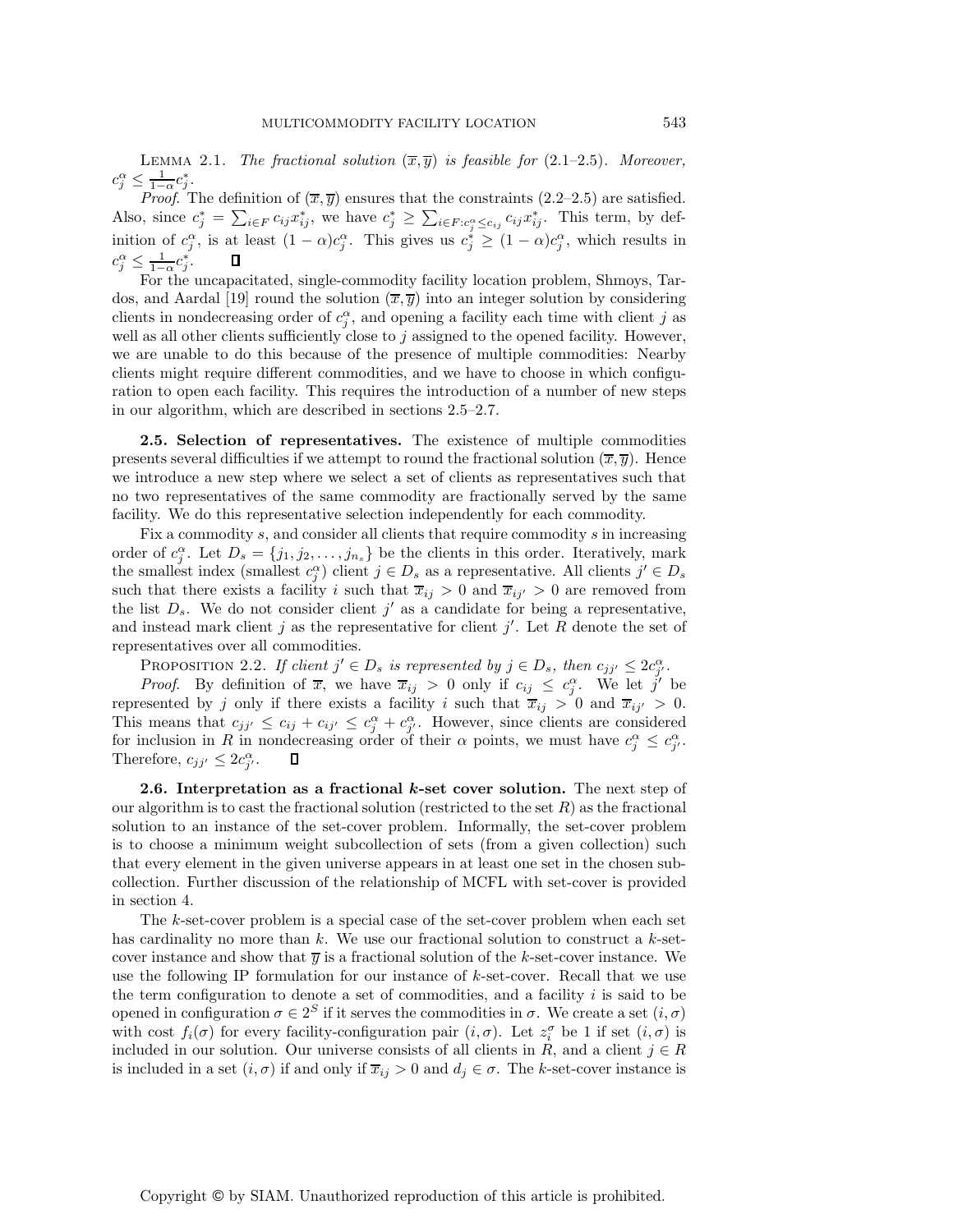defined below; subsequently, we will establish that it is indeed a  $k$ -set-cover instance (that is, every set has cardinality no more than  $k$ ), and we will convert our current solution  $(\overline{x}, \overline{y})$  into a feasible fractional solution for the instance.

(2.7) 
$$
\min \sum_{i \in F} \sum_{\sigma \in 2^S} f_i(\sigma) z_i^{\sigma}
$$

(2.8) s.t. 
$$
\sum_{(i \in F, \sigma \in 2^S): \overline{x}_{ij} > 0, d_j \in \sigma} z_i^{\sigma} \ge 1 \quad \forall j \in R,
$$

(2.9) 
$$
z_i^{\sigma} \in \{0, 1\} \quad \forall i \in R, \sigma \in 2^S.
$$

Our k-set-cover instance is defined as in  $(2.7-2.9)$ , with an element for every client  $j \in R$  and a set for every facility-configuration pair. This by itself is an instance that is exponential in the number of commodities. However, the following lemma casts our fractional solution  $\bar{y}$  as a fractional solution to the k-set-cover instance so that only polynomially many facility-configuration pairs have nonzero fractional variables. This allows us to restrict our attention to a  $k$ -set-cover instance (and fractional solution) of size polynomial in  $(n, m, k)$ .

Lemma 2.3. *There is a fractional solution* z *to the* k*-set-cover instance* (2.7–2.9)  $such$  *that the following hold:* (i)  $\sum_{(i \in F, \sigma \in 2^S) : \overline{x}_{ij} > 0, d_j \in \sigma} z_i^{\sigma} \ge 1$  *for all*  $j \in R$ ; (ii) *for every facility i*, there are at most k configurations for which  $z_i^{\sigma} > 0$ ; (iii) the total cost *of the fractional solution is no more than*  $\sum_{i \in F} \sum_{s=0}^{k} f_i^s \overline{y}_i^s$ .<br> *Proof.* Consider facility *i*, and order the commodities

*Proof.* Consider facility i, and order the commodities so that  $\overline{y}_i^0 \geq \overline{y}_i^1 \geq \overline{y}_i^2 \geq$  $\cdots \geq \overline{y_i^k}$ . For notational convenience, we also define  $\overline{y_i^{k+1}} = 0$ . Observe that without loss of feasibility and with only a decrease in costs, we can assume that  $\overline{y}_i^0 = \overline{y}_i^1$ . Let  $[s] = \{1, 2, \ldots, s\}$ . We open facility i in configuration [s] to extent  $z_i^{[s]} = \overline{y_i^s} - \overline{y_i^{s+1}}$ for  $s = 1, 2, ..., k - 1$ , and  $z_i^{[k]} = \overline{y}_i^k$ .

We now verify (i). Consider a client  $j \in R$ . Define  $s_j$  to be the index of commodity  $d_j$  in the ordering of  $\overline{y}_i^s$  for facility i. Observe that  $\sum_{(i \in F, \sigma \in 2^S): \overline{x}_{ij} > 0, d_j \in \sigma} z_i^{\sigma} \geq$  $\sum_{i \in F: \overline{x}_{ij} > 0} \sum_{s=s_j}^{k} z_i^{[s]}$ , because the sum in the right-hand side of the inequality is over a subset of the (set of all possible) configurations considered in the sum on the left-hand side. By the definition of  $z_i^{[s]}$ , we then have  $\sum_{i \in F: \overline{x}_{ij} > 0} \sum_{s=s_j}^{k} z_i^{[s]} \ge$  $i \in F: \overline{x}_{ij} > 0$  $\sum_{i \in F: \overline{x}_{ij} > 0} \sum_{s=s_j}^k (\overline{y}_i^s - \overline{y}_i^{s+1})$ . This telescopic sum reduces to  $\sum_{i \in F: \overline{x}_{ij} > 0} \overline{y}_i^{d_j}$ , which by constraint  $(2.3)$  must be at least  $\sum_{i\in F} \overline{x}_{ij}$ . Using constraint  $(2.2)$ , this quantity must be at least 1, proving (i).

Each facility *i* is opened only in the configurations  $[1], [2], \ldots, [k]$ , so (ii) holds.

Consider facility i, and consider all sets  $(i, \sigma)$  corresponding to facility i. The total cost of these sets in the fractional k-set cover solution is  $\sum_{s=1}^{k} f_i([s]) z_i^{[s]} =$ <br> $\sum_{k=1}^{k} f_i([s]) \overline{z_i^{s}} = \overline{z_i^{s+1}} \sum_{k=1}^{k} \overline{z_i^{s}}$  $\sum_{s=1}^{k} f_i([s])(\overline{y}_i^s - \overline{y}_i^{s+1}) = \sum_{s=1}^{k} \overline{y}_i^s f_i^s + \overline{y}_i^0 f_i^0$ . The last equality follows using  $\overline{y}_i^1 = \overline{y}_i^0$  and the observation that  $f_i([s]) = f_i^0 + f_i^1 + \cdots + f_i^s$ , since that is the total cost incurr if facility *i* is opened to serve commodities  $1, 2, \ldots, s$ . This proves (iii).

We know that the integrality gap of k-set-cover is no more than  $\log k + 1$  (see [22]). Hence we can find an integer solution  $\hat{z}$  of (2.7–2.9) with cost no more than  $(\log k + 1) \sum_{i \in F} \sum_{s=0}^{k} f_i^s \overline{y}_i^s$ . We now use the solution  $\hat{z}$  to obtain an integer solution  $(\hat{x}, \hat{y})$ .

**2.7. Constructing the final integer solution.** The final integer solution is guided by the preceding two steps. We start with the integer solution  $\hat{z}$  to the k-set-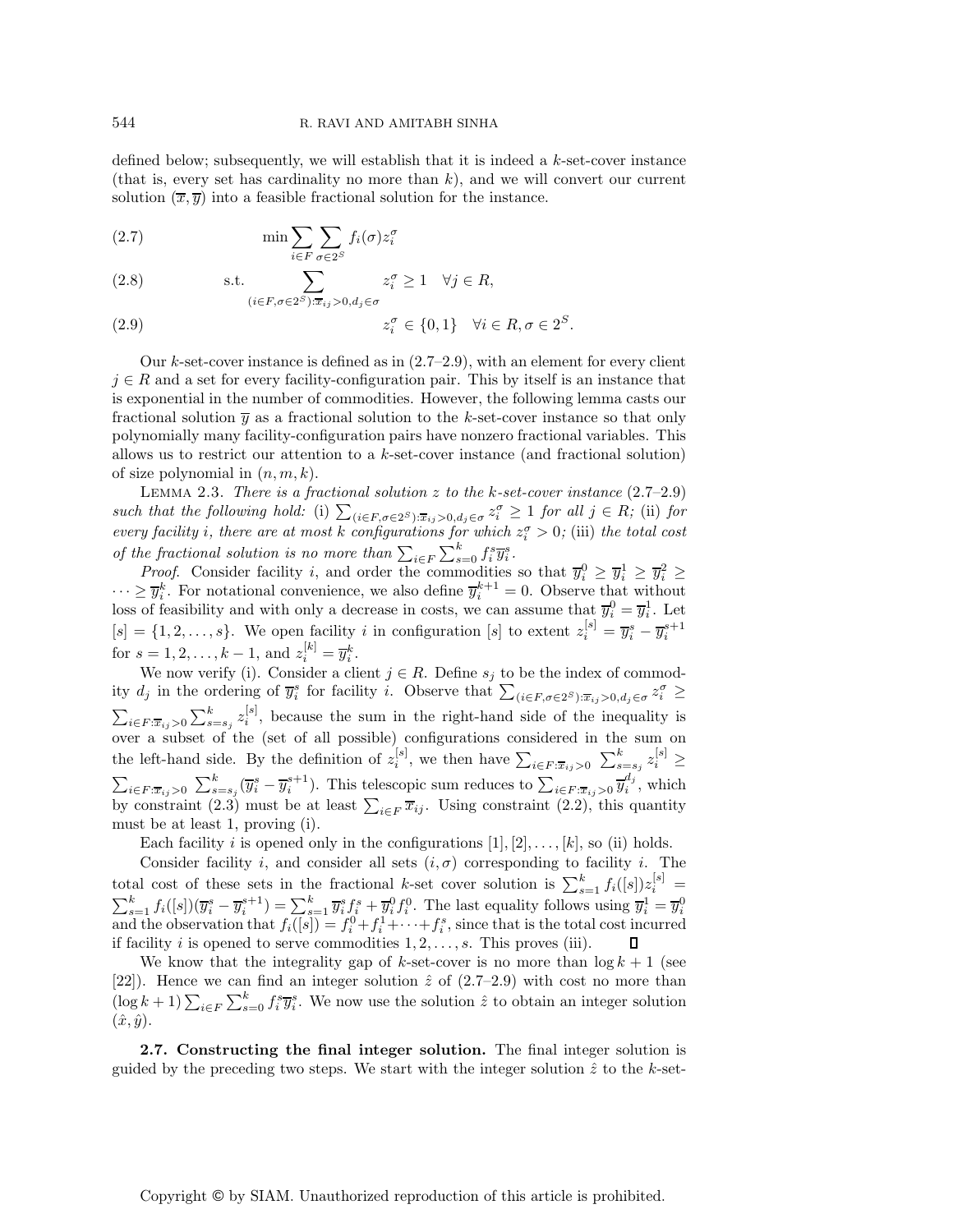cover instance (2.7–2.9). The facilities to open are given by

$$
\hat{y}_i^{\sigma} = \begin{cases} 1 & \text{if } \hat{z}_i^{\sigma} = 1, \\ 0 & \text{otherwise.} \end{cases}
$$

The set of open facilities is therefore given by  $F' = \{i \in F : \hat{y}_i^{\sigma} = 1 \text{ for some } \sigma \in$  $2^{S}$ , and the configuration (set of commodities manufactured) of an open facility i is  $\bigcup_{\sigma \in 2^S} \hat{y}^{\sigma}_{\sigma=1} \sigma$ . We convert  $\hat{y}$  into integer variables  $\hat{y}^s$  in the obvious way: Define  $\hat{y}^s_i = 1$ for any  $(i, s)$  pair if and only if there exists  $\sigma$  such that  $\hat{y}_i^{\sigma} = 1$  and  $s \in \sigma$ ; otherwise, define  $\hat{y}_i^s = 0$ . Define  $\hat{y}_i^0 = \max_s {\{\hat{y}_i^s\}}$ .

We now describe the assignment  $\phi$  of clients to open facilities by first describing the integer solution  $\hat{x}_{ij}$ . First, consider clients in R. For each such client j, because of the fact that  $\hat{z}$  is an integer solution to the k-set-cover instance, there must be at least one facility  $i \in F'$  such that  $\overline{x}_{ij} > 0$  and  $d_j \in \sigma(i)$ ; define  $\hat{x}_{ij} = 1$  for the closest such facility, also defining  $\phi(j) = i$ . Next, consider a client j not in R. For this client, there must be a representative  $j' \in R$ ; define  $\phi(j) = \phi(j')$  and  $\hat{x}_{ij} = 1$  for  $i = \phi(j)$ . Define  $\hat{x}_{ij} = 0$  for all other cases.

LEMMA 2.4. *The solution*  $(\hat{x}, \hat{y})$  *is a feasible integer solution for the formulation* (2.1–2.6)*.*

*Proof.* For every client  $j \in R$ , the fact that  $\hat{z}$  is an integer solution to the kset-cover instance  $(2.7-2.9)$  guarantees that there is a facility in  $F'$  which serves the commodity demanded by j. This ensures that the constraints  $(2.2-2.3)$  are satisfied for all such clients. For clients  $j \notin R$ , the fact that  $\phi(j) = \phi(j')$  for some client  $j' \in R$  which demands the same commodity, as j guarantees feasibility of the same constraints. Nonnegativity and integrality are trivially satisfied; hence  $(\hat{x}, \hat{y})$  is a feasible solution for  $(2.1-2.6)$ . П

**2.8. Bounding the cost of the solution.** We now prove our bound on the cost of the solution  $(\hat{x}, \hat{y})$ . The overall idea is similar to that of [19], although several adaptations have to be made to account for the intermediate steps of our algorithm.

THEOREM 2.5. *The solution*  $(\hat{x}, \hat{y})$  *produced by Algorithm MCFL in Figure* 2.1 *is*  $a \, (\log k + 4)$ -approximation for the MCFL instance. Specifically, the following hold:

(i) 
$$
\sum_{i \in F} \sum_{j \in D} c_{ij} \hat{x}_{ij} \le \frac{3}{1-\alpha} \sum_{j \in D} c_j^*
$$

(ii)  $\sum_{i \in F} \sum_{s=0}^{k} f_i^s \hat{y}_i^s \le \frac{\log k + 1}{\alpha} \sum_{i \in F} \sum_{s=0}^{k} f_i^s y_i^{s*}$ .<br>*Proof* We first show (i) For each client  $i \in R$ . Let

*Proof.* We first show (i). For each client  $j \in R$ , Lemma 2.1 guarantees that  $\overline{x}_{ij} > 0$ only if  $c_{ij} \n\t\leq \frac{c_j^*}{1-\alpha}$ , so we also have  $\hat{x}_{ij} = 1$  only if  $c_{ij} \n\t\leq \frac{c_j^*}{1-\alpha}$ . Next, consider a client  $\hat{y}'_i \notin B$ , where  $\hat{y}_i \in B$  is its representative. By Proposition 2.2,  $\alpha_i \leq 2\alpha_i^* \leq 2\alpha_i^*$ j' ∉ R, where  $j \in R$  is its representative. By Proposition 2.2,  $c_{jj'} \leq 2c_j^{\alpha} \leq \frac{2}{1-\alpha}c_{j'}^*$ .<br>Since client i' is assigned to the facility  $\phi(j)$  that serves i we have  $c_{j',j'} \leq c_{j',j'} \leq c_{j',j'}$ . Since client j' is assigned to the facility  $\phi(j)$  that serves j, we have  $c_{\phi(j)j'} \leq c_{\phi(j)j} +$  $c_{jj'} \leq c_j^{\alpha} + \frac{2}{1-\alpha} c_{j'}^* \leq \frac{3}{1-\alpha} c_{j'}^*$ . Summing the bound on  $c_{\phi(j)j}$  over all clients  $j \in D$ results in (i); that is,  $\sum_{i \in F} \sum_{j \in D} c_{ij} \hat{x}_{ij} \leq \frac{3}{1-\alpha} \sum_{j \in D} c_j^*$ .<br>Next, we establish (ii) From the discussion in sec

Next, we establish (ii). From the discussion in section 2.6, it follows that the solution  $\hat{y}$  is a (log k+1)-approximation to the k-set-cover instance; hence,  $\sum_{i \in F} \sum_{s=1}^{k}$ solution y is a (log k+1)-approximation to the k-set-cover instance; hence,  $\sum_{i \in F} \sum_{s=0}$ <br>  $f_i^s \hat{y}_i^s \leq (\log k+1) \sum_{i \in F} \sum_{s=0}^k f_i^s \overline{y}_i^s$ . Since we defined  $\overline{y}_i^s = \min\{1, y_i^{s*}/\alpha\}$ , we have (ii).<br>
Therefore Therefore, we find that the cost of the integer solution  $(\hat{x}, \hat{y})$  is bounded from above by  $\max\left\{\frac{3}{1-\alpha}, \frac{\log k+1}{\alpha}\right\}z^*$ . This quantity is minimized when  $\frac{3}{1-\alpha} = \frac{\log k+1}{\alpha}$ , which is attained at  $\alpha = \frac{\log k + 1}{\log k + 4}$ . This results in the approximation ratio being  $\log k + 4$ .<br>Notice that in the above result we might be able to trade off  $\alpha$  with respect to

Notice that in the above result we might be able to trade off  $\alpha$  with respect to k to get improved guarantees for specific instances depending on the relative contributions of facility costs and service costs in an LP relaxation. Furthermore, if additional

Copyright © by SIAM. Unauthorized reproduction of this article is prohibited.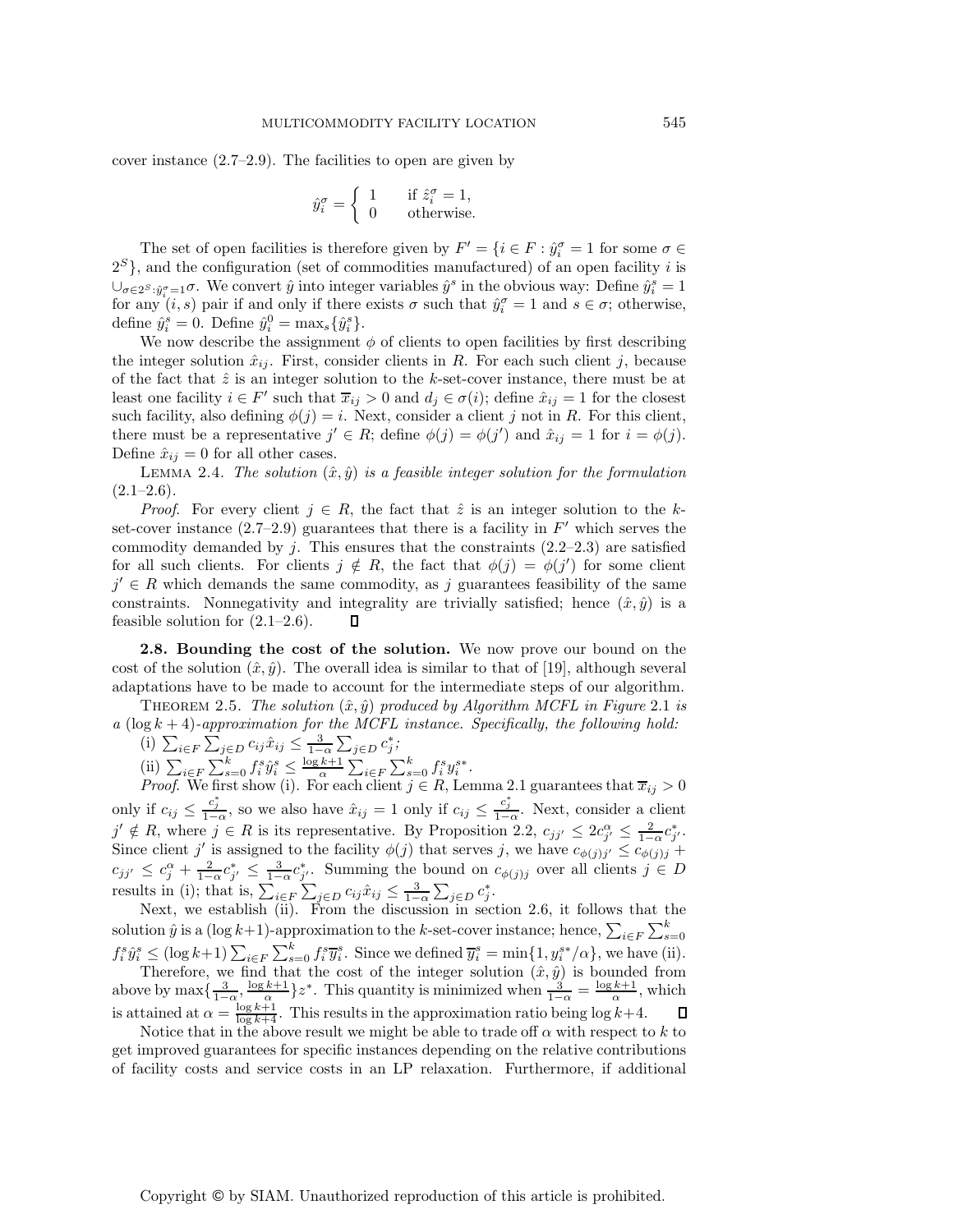constraints are imposed to strengthen the linear relaxation, one might be able to obtain a better integer solution. It is an open question whether such strengthenings can also help improve the approximation ratio, although in the light of our hardness results in section 4, improvements beyond some constant times  $\log k$  are unlikely.

**3. General (nonlinear) facility costs.** Recall that in our model for MCFL, we impose a linearity requirement on the cost structure of the facilities. A more general class of cost functions is *subadditive* functions. Here, apart from  $f_i(\sigma) \geq 0$ , the only requirement is that for any two configurations  $\sigma$  and  $\sigma'$  and any facility i, we have  $f_i(\sigma \cup \sigma') \leq f_i(\sigma) + f_i(\sigma')$ . Observe that the linear cost functions considered in section 2 are subadditive, so that this is a larger class of cost functions.

The main problem with allowing more general cost functions is that the input size may no longer be polynomial in the number of commodities. If  $f_i(\sigma)$  must be specified for every configuration  $\sigma$ , then for each facility we need a total of  $2^k$  numbers to fully specify its cost structure. Therefore, the size of the input is polynomial in  $(n, m, 2^k).$ 

We find that some minor modifications of our MCFL algorithm allow us to extend our algorithm to provide a  $(\log k + 4)$ -approximation for this more general class of MCFL problems as well. However, the running time of the algorithm, while polynomial in the input size, is now exponential in the number of commodities. In the rest of this section, we provide details of the algorithm and analysis for this general case.

The MCFL problem is closely related to the set-cover problem—both because our algorithm uses a set-cover subroutine, and because the hardness result follows from the hardness of set-cover. Note that the weighted set-cover with up to  $k$  elements per set and a total of n elements to cover was shown by Halldórsson [9] to be MAX-SNP-hard even when we allow the algorithm running time polynomial in  $(n, m, 2^k)$ , implying the same for our general MCFL instance. This provides further evidence about the intractability of MCFL with general cost functions.

The most general structure on facility cost functions is obtained by removing the subadditivity requirement. An example of a facility cost structure that is not subadditive is seen when the cost of manufacturing 2 or fewer commodities is finite, but manufacturing 3 or more commodities is infinitely costly. One observes that such a cost function can be used to model capacity constraints on facilities, for which no IP formulation with a bounded integrality gap is known. We note, however, that there are constant factor approximation algorithms for capacitated facility location that use local search [14, 12, 23]; it is an open question whether one can effectively use local search for MCFL. The MCFL problem with no restriction on facility costs can be modeled as a general nonmetric UFL problem. For such problems, depending on the cost structure, it may be possible to recast the MCFL problem as a set-cover problem, which would yield an  $O(\log n)$ -approximation. An example of such a cost structure is seen when all client-facility transportation costs are identical. It is an open question whether one can obtain tighter approximation ratios for these more general versions of MCFL.

**3.1. Algorithm for MCFL with general subadditive costs.** We now show how our algorithm for MCFL can be extended to the more general case when facility costs are subadditive, but not necessarily linear. We label this problem S-MCFL (where the S indicates subadditivity). Recall that the cost function is subadditive if, for every facility i and every pair of configurations  $\sigma$  and  $\sigma'$ , we have  $f_i(\sigma \cup \sigma') \leq$  $f_i(\sigma) + f_i(\sigma')$ . The model is otherwise identical to the description in section 2.1.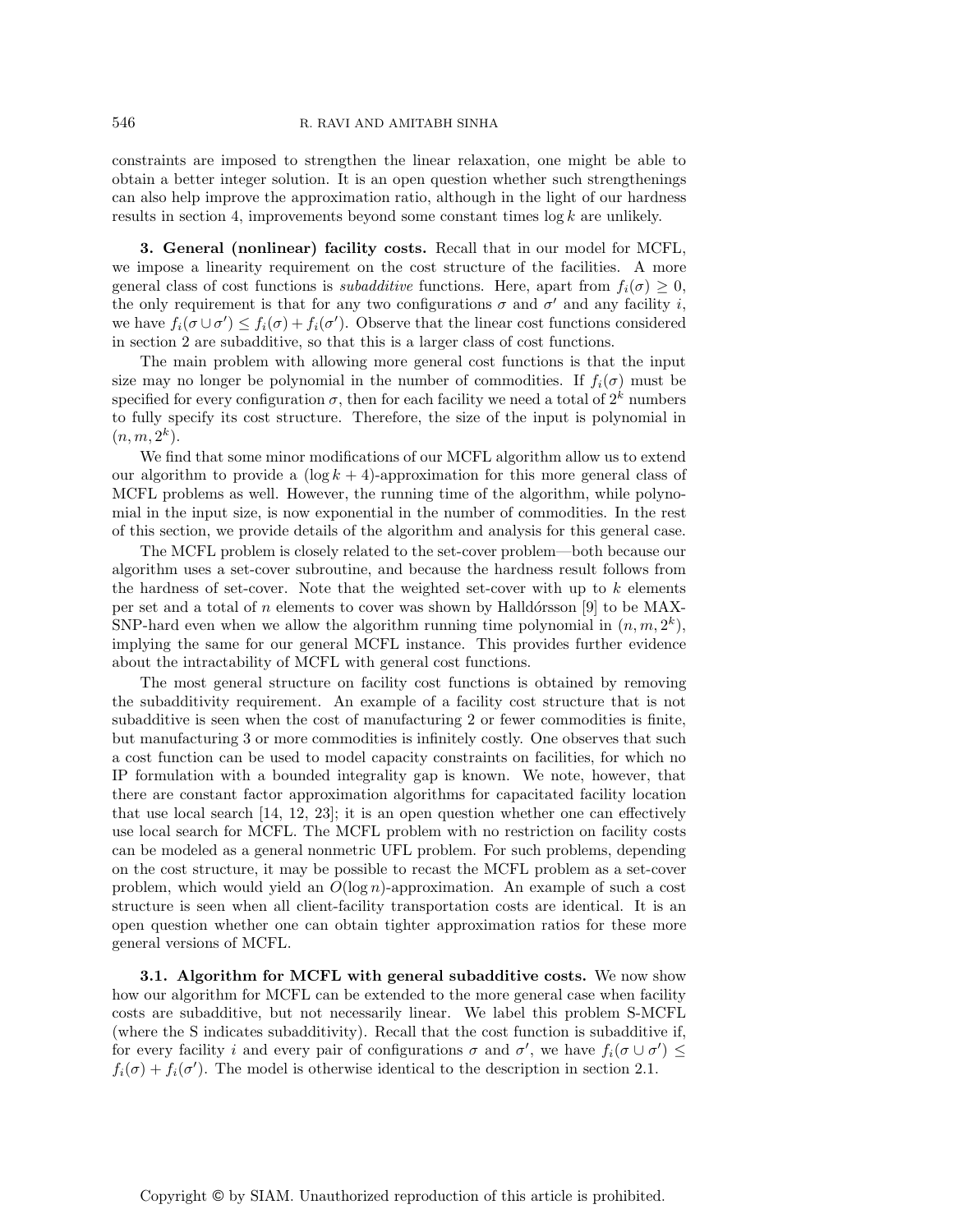|          | Algorithm S-MCFL $(S, D, d, F, f, c)$                                                          |
|----------|------------------------------------------------------------------------------------------------|
| Given:   | (i) Set of commodities $S$ . (ii) Set of clients $D$ , with client $j$ demanding               |
|          | commodity $d_i \in S$ . (iii) Set of facilities F, with the cost of facility i                 |
|          | to serve commodities $\sigma \subseteq 2^S$ given by $f_i(\sigma)$ . (iv) Distance matrix c,   |
|          | with $c_{ij}$ denoting the distance from facility i to client j.                               |
| Returns: | (i) A set of facilities $F' \subseteq F$ to open, and for each facility $f \in F'$ ,           |
|          | the set of commodities $\sigma(f)$ to be manufactured. (ii) For each client                    |
|          | j, an assignment to an open facility $\phi(j) \in F'$ that manufactures the                    |
|          | commodity required at j; that is, $d_i \in \sigma(\phi(j))$ .                                  |
| 1:       | Formulate the integer program $(3.1-3.5)$ , and let $(x^*, y^*)$ be an optimal                 |
|          | solution to its linear relaxation.                                                             |
| 2:       | Obtain the "filtered" solution $(\overline{x}, \overline{y})$ as described in section 3.2.     |
| 3:       | Select a subset of clients $R$ as representatives, as described in section                     |
|          | 3.2. All clients not in $R$ are assigned a representative in $R$ .                             |
| 4:       | Solve the k-set-cover instance induced by $(\overline{x}, \overline{y})$ and R as described in |
|          | section 3.3. Let $\hat{z}$ denote the integer solution to this instance.                       |
| 5:       | Construct an integer solution $(\hat{x}, \hat{y})$ for the problem using $\hat{z}$ , as de-    |
|          | scribed in section 3.3. The assignment $\phi$ is given by $\hat{x}_{ij}$ for clients in        |
|          | $R$ , and the assignment of the representatives for clients not in $R$ . The                   |
|          | facilities to open and their configurations are given by $\hat{y}$ .                           |

FIG. 3.1.  $Algorithm S-MCFL(S, D, d, F, f, c)$ *.* 

Our algorithm for S-MCFL is very similar to that of MCFL. There are two main differences: First, the IP formulation is different because the formulation for MCFL relies critically on the linear nature of the cost function; second, the  $k$ -set-cover rounding is different, once again because we cannot exploit the linear nature of the cost function. In the rest of this section, we describe these differences in detail. The algorithm is described briefly in Figure 3.1.

**3.2. IP formulation and initial rounding.** The IP formulation (3.1–3.5) shown below extends Balinski's formulation [3] of UFL to S-MCFL, and is a minor modification of the formulation (2.1–2.6) for MCFL. We maintain an indicator variable  $y_i^{\sigma}$  for each configuration  $\sigma$  of each facility *i*. Variable  $x_{ij}^{\sigma}$  is 1 if and only if client j is served by facility i in configuration  $\sigma$ , as follows:

(3.1) min 
$$
\sum_{i \in F}
$$
  $\sum_{j \in D}$   $\sum_{\sigma \in 2^S} c_{ij} x_{ij}^{\sigma} + \sum_{i \in F}$   $\sum_{\sigma \in 2^S} f_i(\sigma) y_i^{\sigma}$ ,

(3.2) 
$$
\sum_{i \in F} \sum_{\sigma:d_j \in \sigma} x_{ij}^{\sigma} \ge 1 \qquad \forall j \in D,
$$

(3.3) 
$$
x_{ij}^{\sigma} \le y_i^{\sigma} \qquad \forall j \in D, \ \forall i \in F, \ \forall \sigma \in 2^S,
$$

(3.4) 
$$
x_{ij}^{\sigma}, y_i^{\sigma} \ge 0 \qquad \forall j \in D, \ \forall i \in F, \ \forall \sigma \in 2^S,
$$

(3.5) 
$$
x_{ij}^{\sigma}, y_i^{\sigma} \in \{0, 1\} \qquad \forall j \in D, \ \forall i \in F, \ \forall \sigma \in 2^S.
$$

The objective function is the sum of the total "service" costs (the transportation costs from each client to the facility serving it) and the total "facility" costs (the cost of opening each facility in its desired configuration). The constraints (3.2) ensure that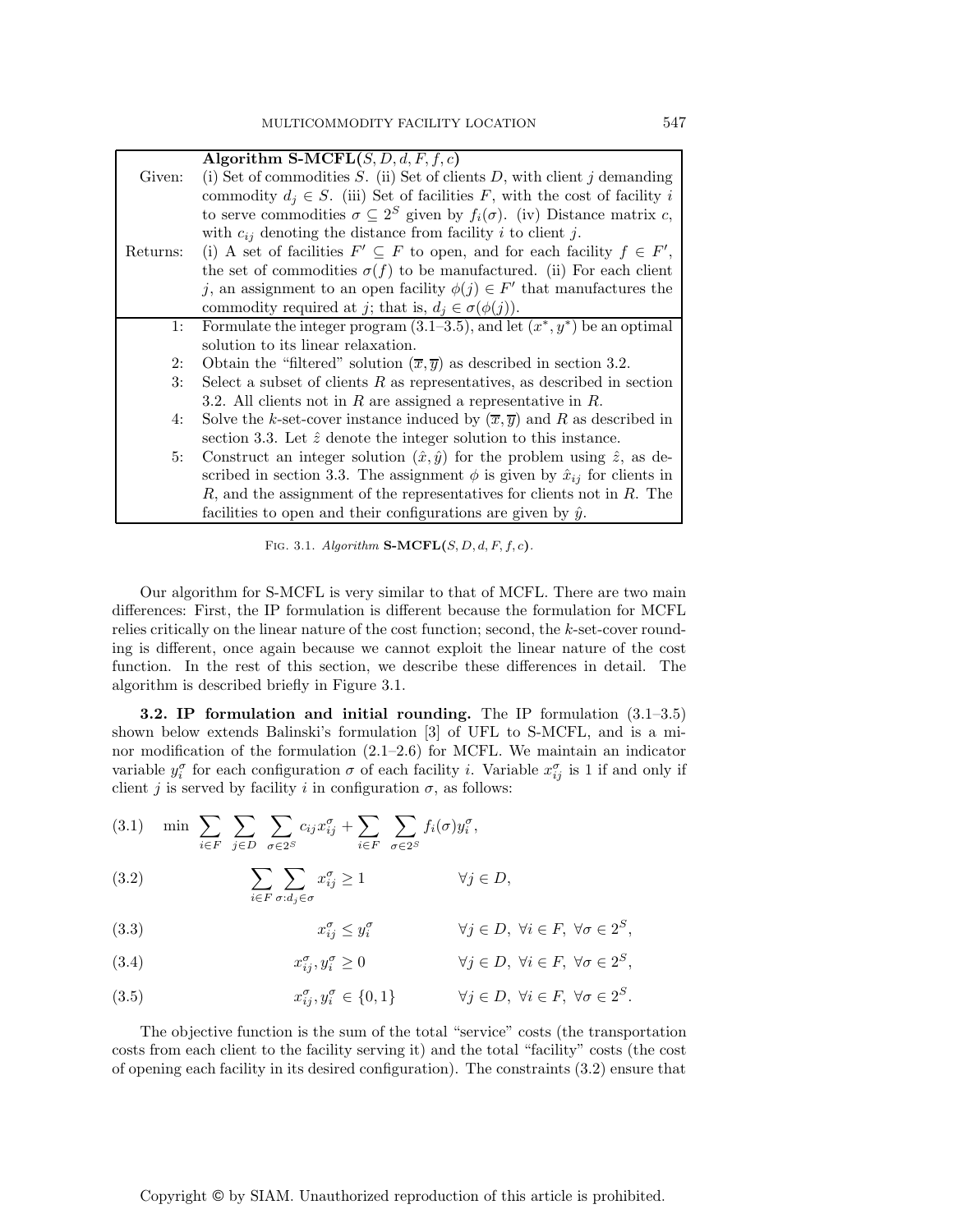each client is served by at least one facility, while the constraints (3.3) ensure that a facility must be open if it is serving some client.

Observe that we do not have constraints of the form  $\sum_{\sigma \in 2^S} y_i^{\sigma} \leq 1$  for facilities hat is we do not explicitly approve that each facility be opened in no more than i. That is, we do not explicitly enforce that each facility be opened in no more than one configuration. Instead, this is implicitly enforced in the optimal solution, since subadditive costs guarantee that if a facility is opened in two or more configurations, the cost of opening it in the union of all open configurations is no greater.

By dropping the integrality constraints (3.5) from the integer program above, we obtain its linear relaxation (3.1–3.4). The size of the linear program is polynomial in n, m, and  $2^k$ ; therefore, it can be solved to optimality in running time polynomial in its size. We use the optimal solution of the linear relaxation, denoted  $(x^*, y^*)$  with the objective function value  $z^*$ , as our lower bound.

We then convert the solution  $(x^*, y^*)$  to the filtered solution  $(\overline{x}, \overline{y})$  as described in section 2.4, with a few appropriate modifications. Lemma 2.1 continues to hold.

We also select the set of representatives  $R$  as described in section 2.5. Proposition 2.2 also continues to hold. So far, nothing has changed because until this point in the execution of our algorithm for MCFL, the linearity of the facility costs has not been used.

**3.3. Interpretation as a fractional** *k***-set cover solution.** The fractional solution  $(\overline{x}, \overline{y})$  can be used to construct a k-set-cover instance as described in section 2.6 and the formulation (2.7–2.9). The following lemma, stated here without proof, is a counterpart of Lemma 2.3 and allows us to use the k-set-cover rounding procedure to construct an integer solution.

LEMMA 3.1. *The formulation* (2.7–2.9) *is an instance of k-set-cover, and*  $z = \overline{y}$  *is a feasible solution for its linear relaxation of cost no more than*  $\sum_{i \in F} \sum_{\sigma \in 2^S} f_i(\sigma) \overline{y_i^{\sigma}}$ .<br>In the asse of linear sects, we found that  $\sigma$  sould be transformed into a fractions

In the case of linear costs, we found that  $z$  could be transformed into a fractional solution to the k-set-cover instance of size polynomial in  $(n, m, k)$ , which allowed for rounding in time polynomial in  $(n, m, k)$  (Lemma 2.3). However, we no longer have linear costs, so we cannot find a fractional solution of size polynomial in  $k$ . Instead, we must resort to standard set-cover rounding algorithms [22], where the running time is polynomial in the input size (therefore, polynomial in  $2<sup>k</sup>$ ). Fortunately, the integrality ratio of these general rounding procedures is still  $(\log k + 1)$ . As before, let  $\hat{z}$  denote this integer solution.

The final integer solution for the MCFL problem is given as before. We set  $\hat{y}_i^{\sigma}$  to 1 if  $\hat{z}_i^{\sigma} = 1$ , and 0 otherwise. Each client is assigned to the nearest open facility which manufactures the commodity required by the client; this gives us the  $\hat{x}$  component of the final solution.

Observe that Theorem 2.5 also does not rely in any way on the special cost structure of the facilities. Therefore, its analog for S-MCFL continues to hold and bound the cost of the solution. For completeness, we state the theorem here, but omit the proof since it is identical to that of Theorem 2.5.

THEOREM 3.2. *The solution*  $(\hat{x}, \hat{y})$  produced by Algorithm S-MCFL in Figure 3.1 *is a*  $(\log k + 4)$ -approximation for the S-MCFL instance. Specifically, the following *hold:*

(i)  $\sum_{i \in F} \sum_{j \in D} \sum_{\sigma \in 2^S} c_{ij} \hat{x}_{ij}^{\sigma} \leq \frac{3}{1-\alpha} \sum_{j \in D} \sum_{i \in F} \sum_{\sigma \in 2^S} c_{ij} x_{ij}^{*\sigma}$  and (ii)  $\sum_{i \in F} \sum_{\sigma \in 2^S} f_i(\sigma) \hat{y}_i^{\sigma} \leq \frac{\log k + 1}{\alpha} \sum_{i \in F} \sum_{\sigma \in 2^S} f_i(\sigma) y_i^{*\sigma}$ .<br>Therefore, Algorithm S. MCFI is an (log k + 4) approximately

Therefore, Algorithm S-MCFL is an  $(\log k + 4)$ -approximation algorithm for multicommodity facility location with subadditive costs.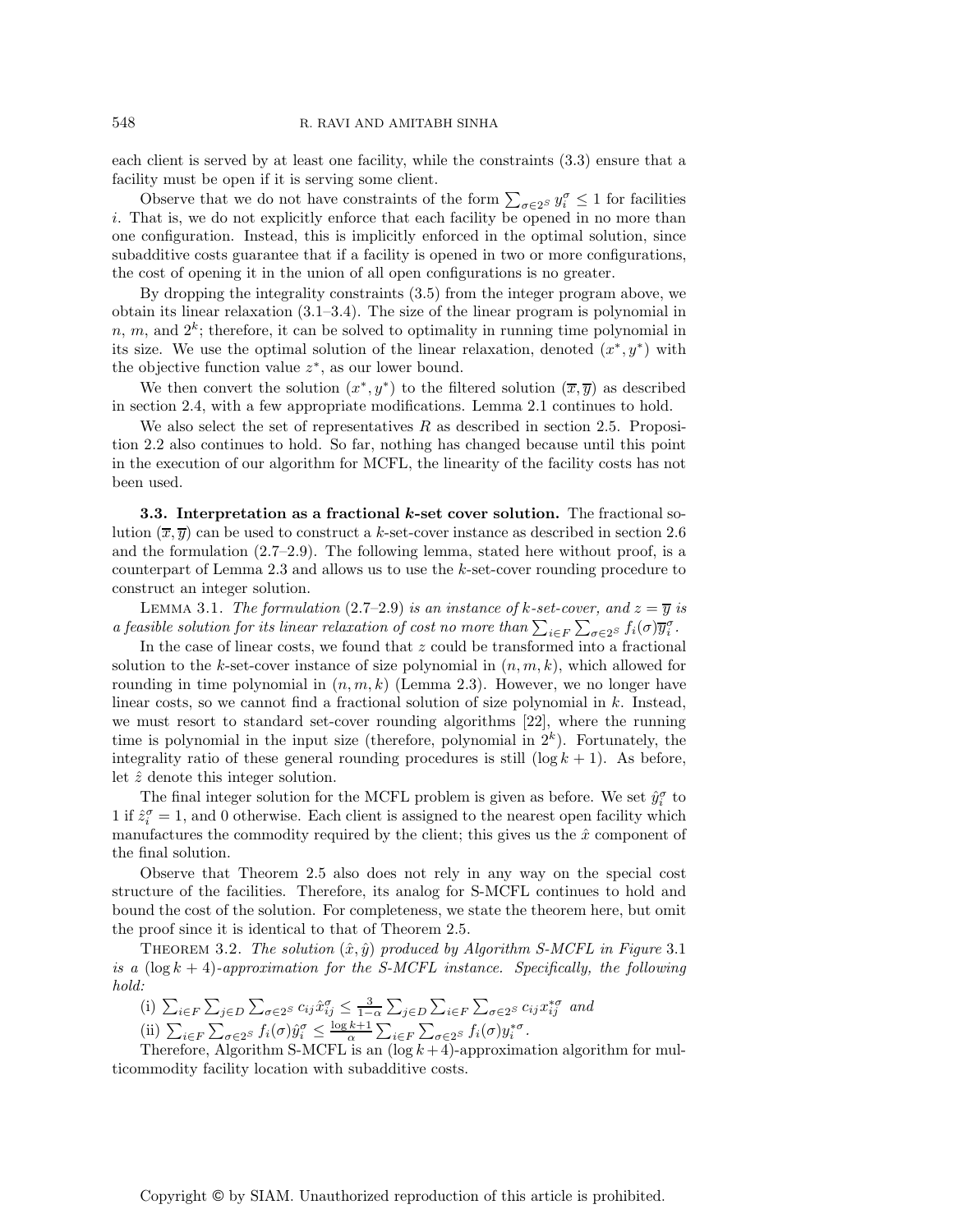## **4. Hardness and extensions.**

**4.1. Hardness of approximation.** While the logarithmic approximation ratio we obtain for the multi-commodity facility location problem may not be entirely satisfactory, we find that it is the best one can hope for up to constant factors. The problem is not only NP-complete, it is also inapproximable to a factor better than  $\Omega(\log k)$ , where k is the total number of different commodities in the problem instance. In this section, we prove this inapproximability by reducing the set-cover problem to MCFL. It is well known that the set-cover problem cannot be approximated better than  $\Omega(\log k)$ , where k is the total number of elements in the set-cover instance (see, for example, Arora and Sudan [1]).

An instance of a (weighted) set-cover is specified by a collection  $C$  of subsets of S, each with a weight  $w_c$ . The objective is to find a minimum weight subcollection  $C' \subseteq C$  such that  $\bigcup_{c \in C'} c = S$ .

Theorem 4.1. *Any* ρ*-approximation algorithm for MCFL can be used to derive a* ρ*-approximation algorithm for weighted set cover.*

*Proof.* Given an instance of a weighted set-cover specified by  $(S, C, w)$ , we transform it into an instance of MCFL. The set of commodities is the set of elements S. We also have one client  $d \in D$  for each commodity  $s \in S$ , and a facility i for every set  $c \in C$ . The distance between any client and any facility is zero. The cost function of facility i is  $f_i(\sigma) = w_c$  if  $\sigma \subseteq c$  and  $f_i(\sigma) = \infty$  otherwise. Observe that this facility cost structure is linear, using the following specification:  $f_i^0 = w_c$ ; if  $s \in c$ , then  $f_i^s = 0$ ; and if  $s \notin c$ , then  $f_i^s = \infty$ .

Any solution to this MCFL instance with cost less than  $\infty$  is a feasible solution to the set-cover instance. Moreover, any minimal solution selects each open facility in only one configuration (namely, its maximal configuration), so that the total cost of the MCFL solution is the same as the cost of the associated set-cover solution. Hence any  $\rho$  approximation for MCFL yields a  $\rho$  approximation for weighted set-cover.  $\Box$ 

**4.2. MCFL with restrictions on the number of commodities per facility.** The MCFL problem studied in section 2 assumes that all commodities can be manufactured at all facilities. Frequently, the situation is such that any given facility can manufacture only a subset of the commodities, and one must choose which commodities to manufacture only from that subset. We find that if this is the case, our algorithm has a better performance ratio.

In particular, suppose that while the total number of commodities is  $k$  (as before), each facility has a list of at most t commodities that can be manufactured there, where  $t < k$ . If we run the same algorithm as before, we find that instead of a k-set-cover instance we now have to solve a t-set-cover instance. Since the approximation ratio of t-set-cover is  $(\log t + 1)$ , the approximation ratio of our solution is  $(\log t + 4)$ . If  $t$  is much smaller than  $k$ , this could represent a substantial improvement in the approximation ratio.

**4.3. Extensions.** When defining our model in section 2.1, we had established that each client requires exactly one unit of exactly one commodity. As noted, relaxing this assumption to allow more than one commodity to be demanded by a single client is straightforward provided we allow solutions where different commodities at a client are served by possibly different facilities. To do this, one would simply create as many copies of the client as the commodities it requires, and then have each client require a single commodity. The increase in the size of the problem by this construction is still polynomial, and the algorithm would work exactly as described.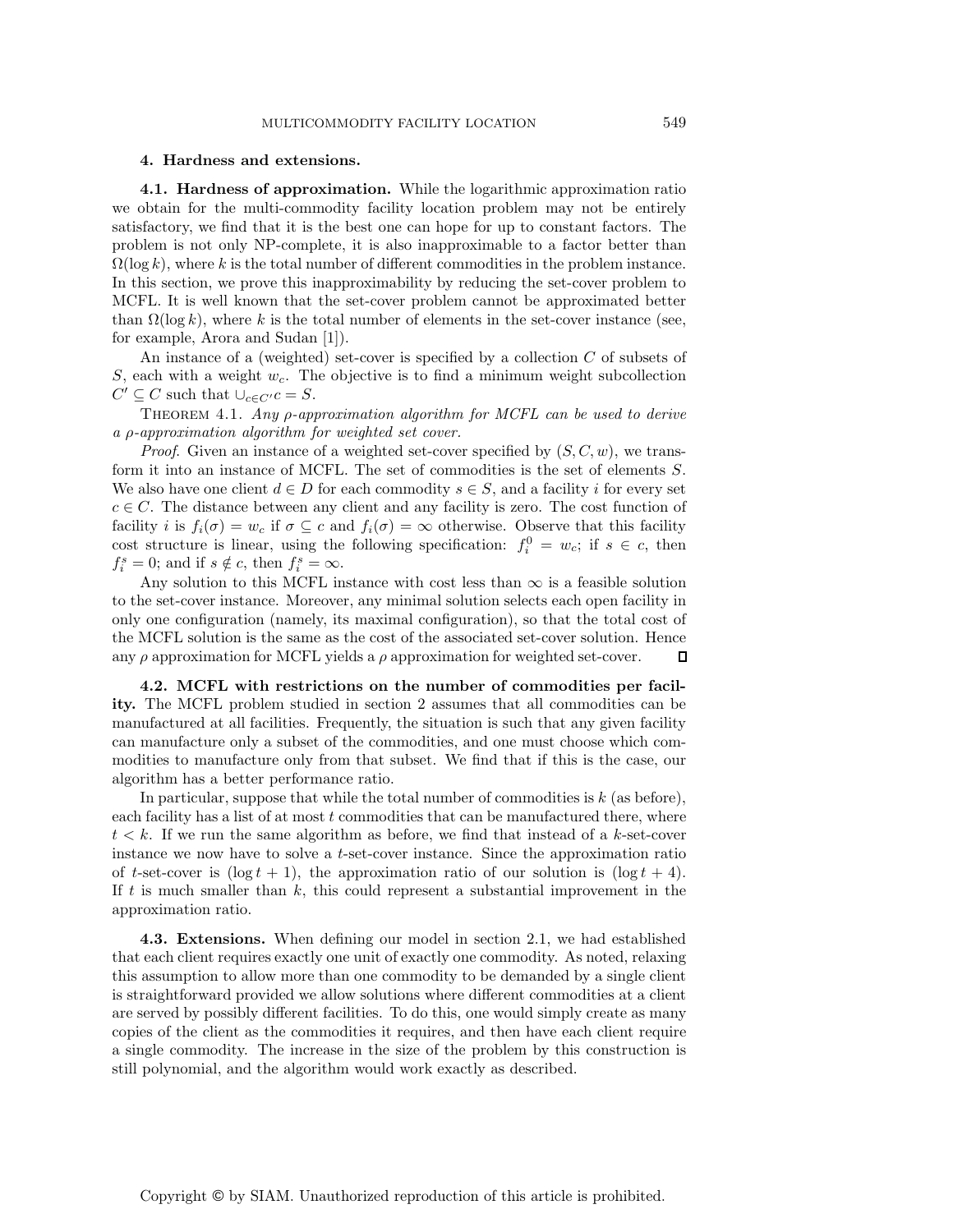#### 550 R. RAVI AND AMITABH SINHA

**5. Conclusion.** We have introduced and provided approximation algorithms for MCFL problems. Our algorithm for MCFL matches the best known approximation ratio for the appropriate set covering variant it generalizes. Since the number of commodities t involved in a facility is likely to be much smaller than the number of clients n, the  $O(\log t)$ -approximation ratio represents a somewhat credible heuristic for this problem.

Several open questions remain. The empirical performance of our algorithms, possibly combined with other heuristics, might reveal further insights into the important issues one faces when locating facilities to serve multiple commodities. There may be other natural restrictions on the facility cost functions that enable constant-factor approximation algorithms; some such restrictions were studied by Shmoys, Swamy, and Levi [18]. Our study focuses exclusively on the facility location component of the supply chain; combining this work with routing and inventory decisions would significantly advance the study of the design of supply chains.

**Acknowledgments.** We thank the participants of the 15th Annual ACM-SIAM Symposium on Discrete Algorithms conference as well as several referees and readers of this manuscript for several suggestions that have improved the paper significantly.

#### REFERENCES

- [1] S. Arora and M. Sudan, *Improved low degree testing and its applications*, Combinatorica, 23 (2003), pp. 365–426.
- [2] V. Arya, N. Garg, R. Khandekar, A. Meyerson, K. Munagala, and V. Pandit, *Local search heuristics for* k*-median and facility location problems*, SIAM J. Comput., 33 (2004), pp. 544–562.
- [3] M. Balinski, *On finding integer solutions to linear programs*, in Proceedings of the IBM Scientific Computing Symposium on Combinatorial Problems, IBM Data Process Division, White Plains, NY, 1966, pp. 225–248.
- [4] J. Byrka, *An optimal bifactor approximation algorithm for the metric uncapacitated facility location problem*, in Proceedings of the 10th International Workshop on Approximation and the 11th International Workshop on Randomization and Combinatorial Optimization, Springer-Verlag, Berlin, Heidelberg, 2007, pp. 29–43.
- [5] G. CORNUÉJOLS, G. L. NEMHAUSER, AND L. A. WOLSEY, *The uncapacitated facility location problem*, in Discrete Location Theory, P. Mirchandani and R. Francis, eds., Wiley, 1990, pp. 119–171.
- [6] M. Daskin, L. V. Snyder, and R. T. Berger, *Facility location in supply chain design*, in Logistics Systems: Design and Operation, A. Langevin and D. Riopel, eds., Springer, New York, 2005, pp. 39–73.
- [7] R. Delaney and R. Wilson, 14*th Annual State of Logistics Report*, Cass/ProLogis, Council of Supply Chain Management Professionals, Lombard, IL, 2003.
- [8] S. Guha and S. Khuller, *Greedy strikes back: Improved facility location algorithms*, J. Algorithms, 31 (1999), pp. 228–248.
- [9] M. M. Hallporsson, *Approximating k-set cover and complementary graph coloring*, in Proceedings of the 5th International Conference on Integer Programming and Combinatorial Optimization, Lecture Notes in Comput. Sci. 1084, Springer, Berlin, 1996, pp. 118–131.
- [10] K. Jain and V. V. Vazirani, *Approximation algorithms for metric facility location and* k*median problems using the primal-dual schema and Lagrangian relaxation*, J. ACM, 48 (2001), pp. 274–296.
- [11] J.-H. LIN AND J. S. VITTER,  $\epsilon$ -approximations with minimum packing constraint violation, in Proceedings of the 24th Annual ACM Symposium on Theory of Computing, 1992, pp. 771– 782.
- [12] M. MAHDIAN AND M. PAL, *Universal facility location*, in Proceedings of the 11th Annual European Symposium on Algorithms, Lecture Notes in Comput. Sci. 2832, Springer, Berlin, 2003, pp. 409–421.
- [13] A. Meyerson, *Online facility location*, in Proceedings of the 42nd Annual IEEE Symposium on Foundations of Computer Science, IEEE Computer Soc., Los Alamitos, CA, 2001, pp. 426– 431.